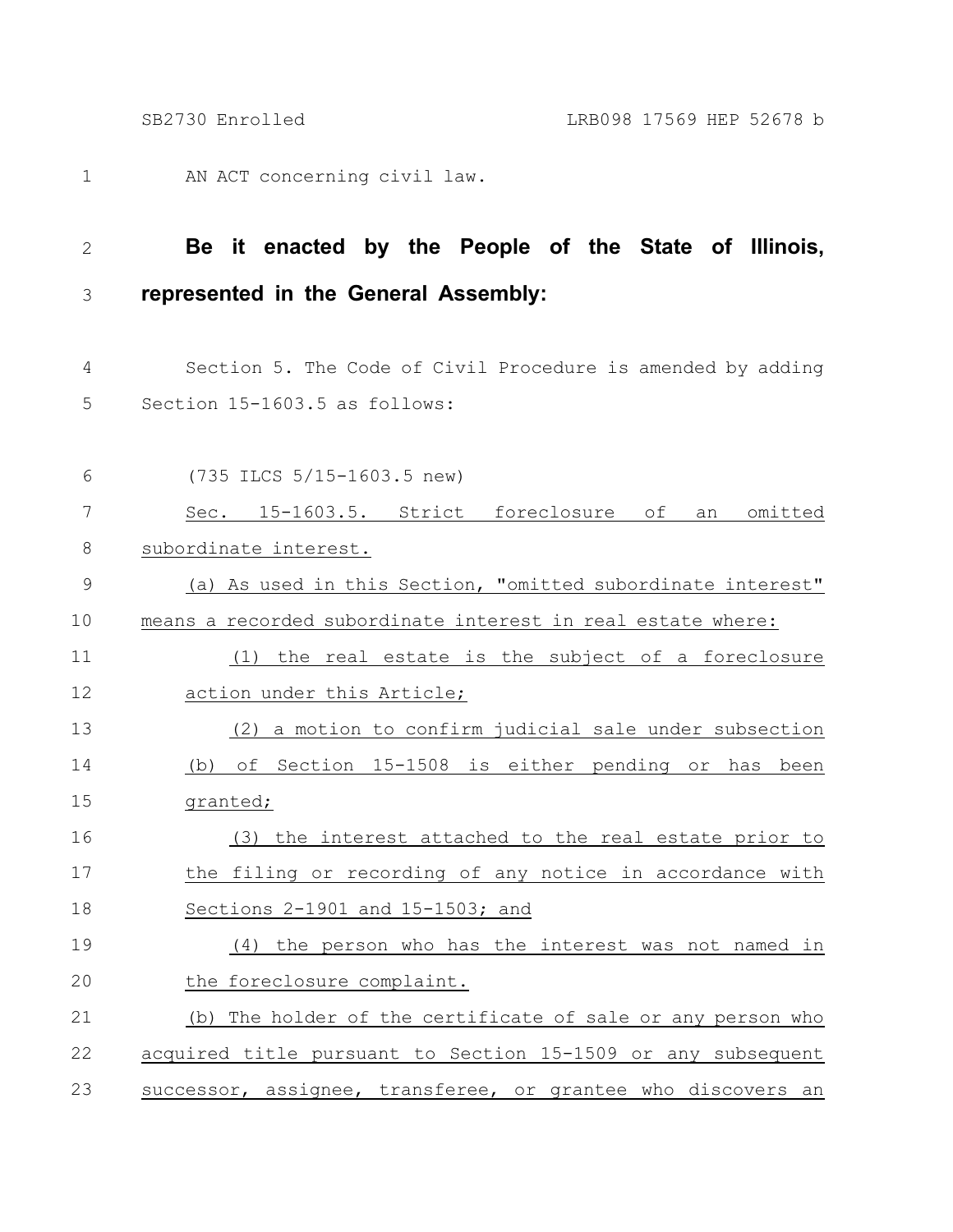omitted subordinate interest may file a strict foreclosure complaint naming the person who has the omitted subordinate interest as the defendant. A complaint filed under this Section must include substantially the following: (1) the identity of the plaintiff and how the plaintiff acquired its interest in the property which is the subject of the strict foreclosure; (2) the docket number of the prior foreclosure action and the recording number and date of the mortgage that was previously foreclosed; (3) the legal description, common address, and parcel identification number of the real estate which is the subject of the strict foreclosure; (4) the recording number and a copy of the recorded instrument identifying the person who has the omitted subordinate interest that is named as the defendant; (5) the amount of the successful bid at the foreclosure sale, as stated in the report of sale in the prior foreclosure action, with a copy of the report of sale attached to the complaint; (6) an allegation that, due to inadvertence or mistake or such other reason as may be applicable, the person who has the omitted subordinate interest was not made a party defendant in the prior foreclosure action and the omitted subordinate interest was not terminated by the judgment of foreclosure and when the subject property was sold by 1 2 3 4 5 6 7 8 9 10 11 12 13 14 15 16 17 18 19 20 21 22 23 24 25 26 SB2730 Enrolled - 2 - LRB098 17569 HEP 52678 b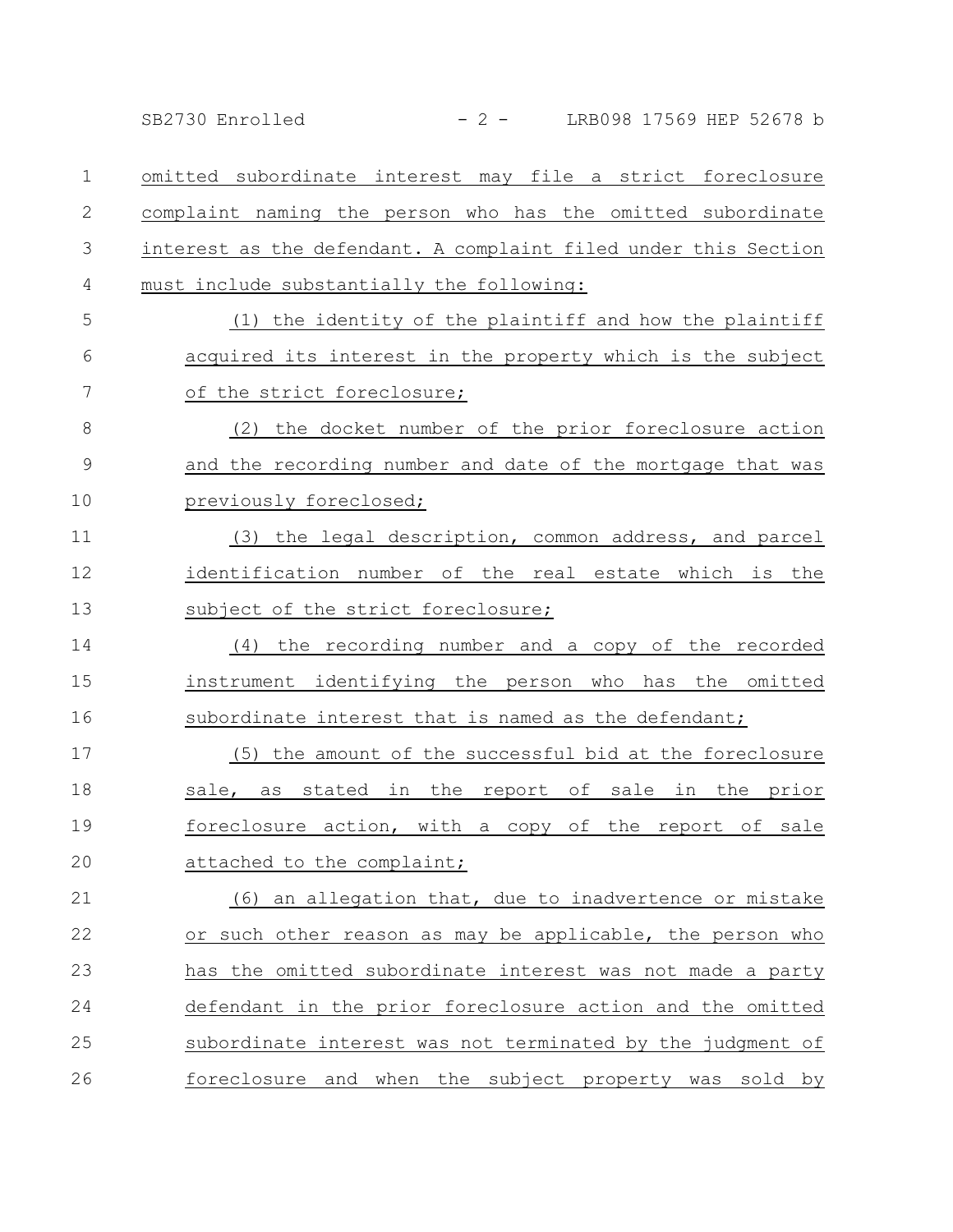SB2730 Enrolled - 3 - LRB098 17569 HEP 52678 b

| $\mathbf{1}$   | judicial sale; and                                                |
|----------------|-------------------------------------------------------------------|
| $\overline{2}$ | (7) a request for relief setting forth the redemption             |
| 3              | period as provided in this Section and identifying a              |
| 4              | contact by name and telephone number who will accept tender       |
| 5              | of the redemption amount.                                         |
| 6              | (c) Subject to the objection of the defendant, the court          |
| 7              | shall enter a judgment extinguishing the omitted subordinate      |
| 8              | interest.                                                         |
| $\mathcal{G}$  | (d) If the defendant objects to the entry of the judgment,        |
| 10             | the court, after a hearing, shall enter an order providing        |
| 11             | either:                                                           |
| 12             | (1) that the defendant has not agreed to pay the amount           |
| 13             | required to redeem, in which event the court shall proceed        |
| 14             | to enter the judgment; or                                         |
| 15             | that the defendant has agreed to pay the amount<br>(2)            |
| 16             | required to redeem.                                               |
| 17             | The amount required to redeem shall be the sum bid at<br>(e)      |
| 18             | the prior foreclosure sale plus any costs and fees incurred       |
| 19             | subsequent to the sale for the payment of taxes, preservation     |
| 20             | of the property, or any other actions taken by the holder of      |
| 21             | the certificate of sale to protect its interest in the            |
| 22             | property. The amount required to redeem shall not include any     |
| 23             | incurred by the plaintiff in the<br>fees<br>strict<br>costs<br>or |
| 24             | foreclosure case filed under this Section.                        |
| 25             | The order shall state that upon payment of the redemption         |
| 26             | amount within the redemption period, which shall extend 30 days   |